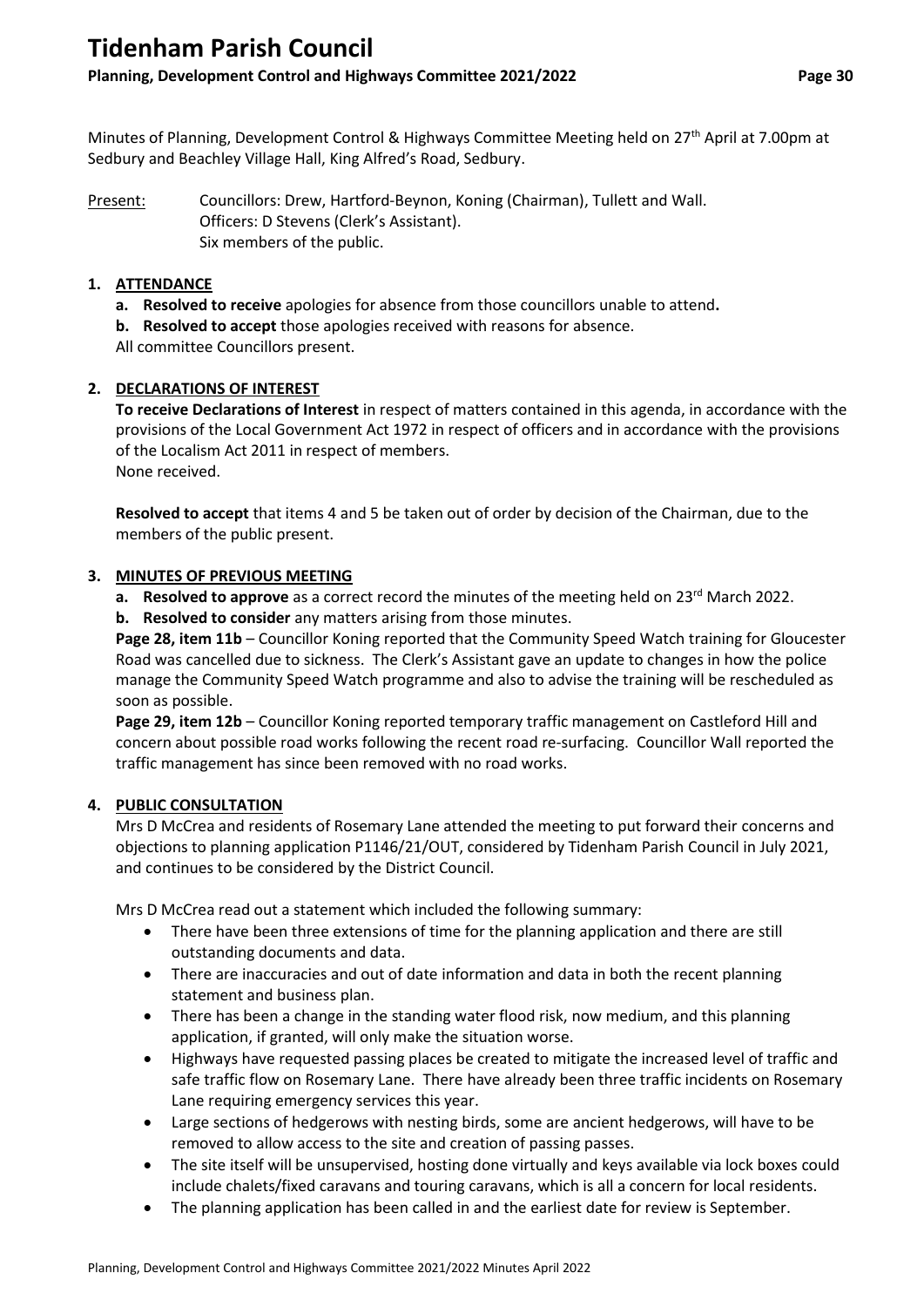# **Tidenham Parish Council Planning, Development Control and Highways Committee 2021/2022 Page 31**

## **5. TO CONSIDER CORRESPONDENCE RECEIVED RE: PLANNING ISSUES**

**Resolved to note** correspondence received with regards the Holiday Chalet planning application on land north of Rosemary Lane, P1146/21/OUT. Councillors discussed various aspects of this planning application and confirmed the lengthy objection sent in July 2021 covered the concerns. Councillor Koning suggested Mrs D McCrea and residents also contact the Ward Councillors for their support at District Council.

## **6. TO CONSIDER OTHER PLANNING ISSUES**

There were none.

## **7. TO CONSIDER PLANNING APPLICATIONS RECEIVED**

**a. P0029/22/DISCON – Watersmeet House (Also Known as Rose Cottage), Beachley, Chepstow, NP16 7HG.**

Discharge of Conditions 03 (Ecological Enhancement Plan), 04 (Lighting) relating to planning permission P0438/21/FUL.

**Tidenham Parish Council resolved other consultees are better placed to comment and as such the Council will not be commenting at this time.**

- **b. P0297/22/FUL – Glenavon, Coleford Road, Tutshill, Chepstow.** Construction of front and rear extensions and internal alterations with double garage. **Tidenham Parish Council supports this application.**
- **c. P0368/22/FUL – Boughcliff House, Tidenham Chase, Chepstow, NP16 7JN.**

Erection of a first-floor extension and single storey extension and solar panels. Conversion of garage to provide annex ancillary to main dwelling. Erection of home office/gym. Installation of outdoor pool with landscaping and associated works. Demolition of part of existing dwelling and summerhouse. **Tidenham Parish Council supports this application.**

## **d. P0440/22/LBC – Day House Farm, Tidenham, Chepstow, NP16 7LH.**

Listed building consent for the conversion of agricultural barns and outbuildings into residential dwellings.

**Tidenham Parish Council resolved not to comment on listed building consent at this time.**

**e. P0446/22/FUL – Land to The North of Castleford Hill Road, Tutshill, Chepstow, NP16 7LF.** Change of use of land to dog walking areas with proposed fence and car parking.

## **Tidenham Parish Council resolved not to support this application for the following reasons:**

- Environmental concerns and increased car usage to and from this location.
- Safety for those walking to this location with no viable footpath without crossing a fast 40mph stretch of road. The entrance is also close to a blind uphill bend on Castleford Hill and a right turn lane into Castleford Gardens.
- Shirley's Grove, an established dog walking field left by Miss Shirley to be used by the community specifically for that purpose. Locally Shirley's Grove is known as "the dog field" and is only 100 metres away.
- Offa's Dyke path runs within 100 metres of this location and is very popular with local dog walkers and those visiting the area.
- Location is within an ANOB and a considerable part of the field being used will be fenced.

## **f. P0468/22/FUL – Little Bishton, Bishton Lane, Tidenham, Chepstow.**

Erection of rear oak-framed orangery. Demolition of existing conservatory. **Tidenham Parish Council supports this application.**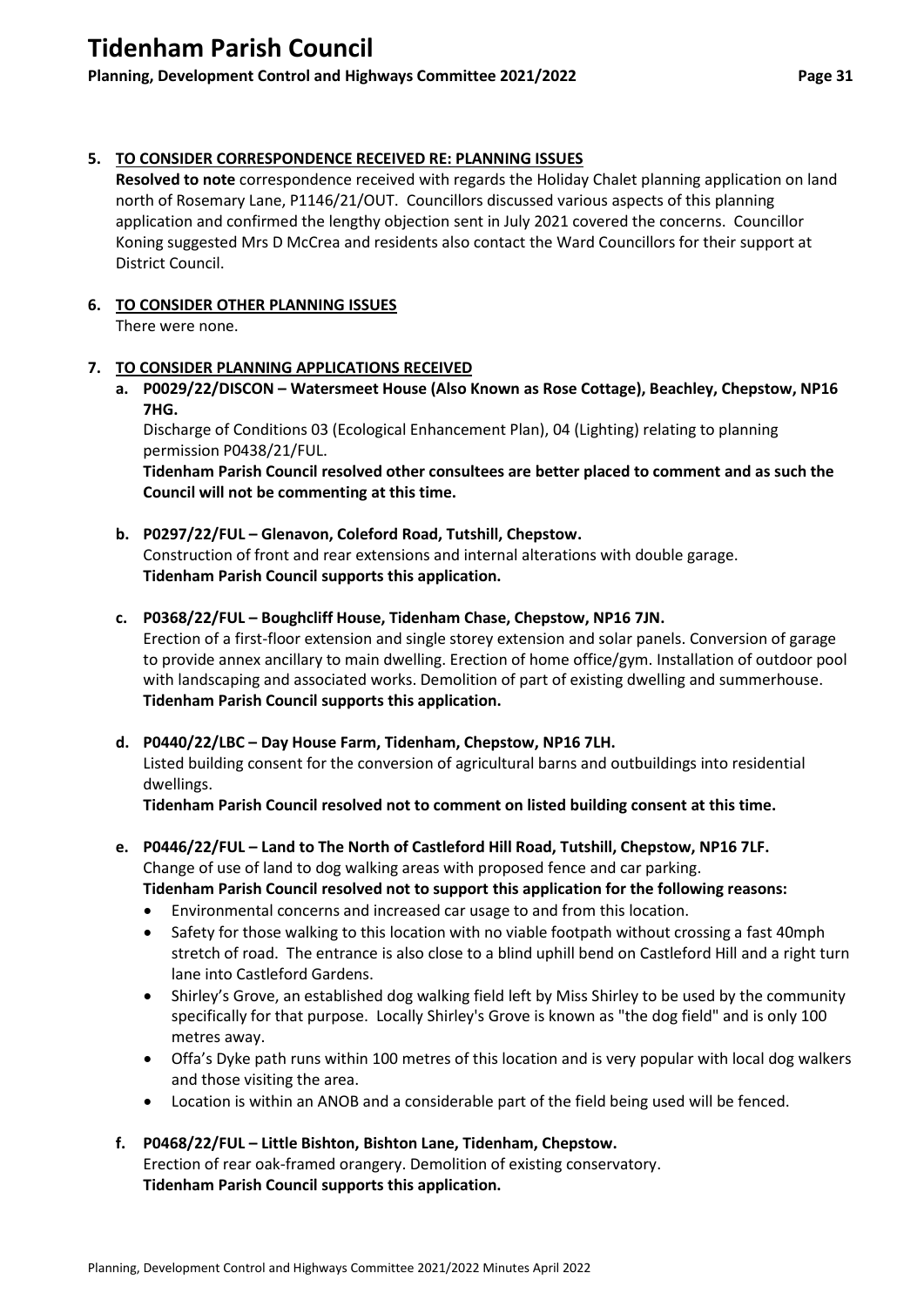# **Tidenham Parish Council**

## **Planning, Development Control and Highways Committee 2021/2022 Page 32**

**g. P0539/22/TPO – 10 Madocke Road, Sedbury, Chepstow, NP16 7AY.** Oak tree T1 of DFTPO137 - Undertake a 20% crown reduction (approximately 1.5 metres), due to casting excessive shade and proximity to neighbouring properties. **Tidenham Parish Council supports this application.**

## **8. RESOLVED TO NOTE PLANNING DECISIONS TAKEN BY FODDC & GCC**

- **a. P1453/21/FUL – Madgetts Farm, Tidenham Chase, Chepstow, NP16 7LZ.** Conversion of redundant barn to dwelling with associated parking, landscaping and works. **Full Permission.**
- **b. P1463/21/FUL – Severnvale Equestrian Centre, Tidenham, Chepstow, NP16 7LL.** Erection of a two-storey building to provide dorm accommodation and works to the existing Manege with associated works. **Withdrawn.**
- **c. P1994/21/FUL – Bridge End Cottage, Old Hill, Tutshill, Chepstow.** Erection of a detached Garden Room with raised timber decking and new pedestrian access from existing public footpath. **Refused.**
- **d. P2076/21/FUL – Castleford House Nursing Home, Castleford Gardens, Tutshill, Chepstow.** Construction of a new 40-bedroom residential care home with associated parking within the grounds of Castleford House. **Full Permission.**
- **e. P0068/22/FUL– Rose Cottage, Park Hill Lane, The Chase, Woolaston.** Erection of single storey extensions to front and rear and Installation of 3 gable windows on front elevation. **Full Permission.**
- **f. P0159/22/FUL – 3 Lime Way, Tutshill, Chepstow, NP16 7SQ.** Erection of a single storey rear extension with associated works. **Full Permission.**
- **9. RESOLVED TO NOTE PLANNING DECISIONS TAKEN UNDER DELEGATED POWERS (s101)** There were none.
- **10. TO REPORT ON PLANNING ENFORCEMENTS AND APPEALS** There were none.

## **11. TO CONSIDER CORRESPONCE RECEIVED RE HIGHWAY ISSUES**

**Resolved to** not apply for a Cultivation Licence for the replanting of the roundabout next to Barratts Wyedean Fields development on Beachley Road, Sedbury. Instead, Barratts are to be approached to see if they will replant daffodil bulbs on the roundabout or donate a quantity of bulbs to be planted in the parish.

## **12. TO REPORT ON HIGHWAY ISSUES**

**a. Resolved to note** all temporary road closures notices, blanket order & closure form, road work bulletins, etc received since the last committee meeting have been distributed to councillors.

#### **13. TO RECEIVE COUNCILLORS' LOCAL REPORTS AND MATTERS FOR THE NEXT AGENDA**

**Councillor Drew** – reported that he felt the tarmac repairs outside the Spar parking area is of a substandard quality. Councillor Wall agreed to visit the site and report back to the committee.